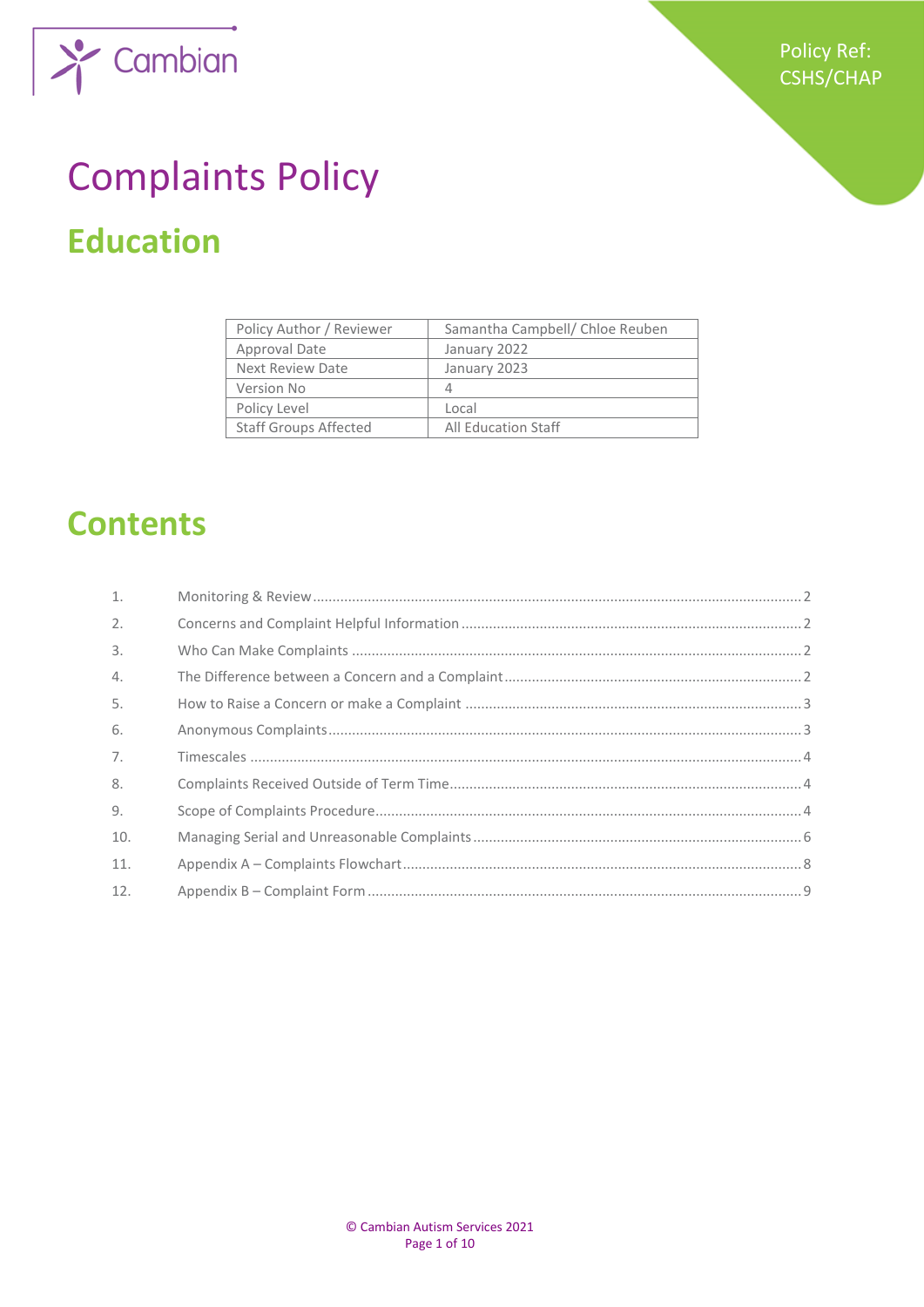

### <span id="page-1-0"></span>1. Monitoring & Review

The Policy Author will undertake a formal review of this policy for the purpose of monitoring and of the efficiency with which the related duties have been discharged, by no later one year from the date of approval shown above, or earlier if significant changes to the systems and arrangements take place, or if legislation, regulatory requirements or best practice guidelines so require.

Signed:

Samantha Campbell Principal January 2022

# <span id="page-1-1"></span>2. Concerns and Complaint Helpful Information

We want you and your child to be completely satisfied with the quality of service you receive from all of us here at Spring Hill. If you are unhappy or worried about anything, then we are here to listen and help.

Rarely, despite our best efforts, things do go wrong and you may wish to make a formal complaint. You can access the company procedure via our website: [https://www.cambiangroup.com/specialist-education/our-schools/autism-schools/spring](https://www.cambiangroup.com/specialist-education/our-schools/autism-schools/spring-hill-school/reports-policies/)[hill-school/reports-policies/](https://www.cambiangroup.com/specialist-education/our-schools/autism-schools/spring-hill-school/reports-policies/) or, if you prefer, you can request a printed copy for your information.

### <span id="page-1-2"></span>3. Who Can Make Complaints

Our complaints procedure is not limited to parents or carers of children and young people that are registered at Cambian Spring Hill School; any person, including members of the public, may make a complaint to the school about any provision of facilities or services that we provide.

Staff who wish to make a complaint are to follow the Grievance Policy (which encourages informal resolution ahead of the formal grievance process) or the Whistleblowing Policy.

### <span id="page-1-3"></span>4. The Difference between a Concern and a Complaint

A **concern** may be defined as: 'an expression of worry or doubt over an issue considered to be important for which reassurances are sought'.

A **complaint** may be defined as: 'an expression of dissatisfaction however made, about actions taken or a lack of action'.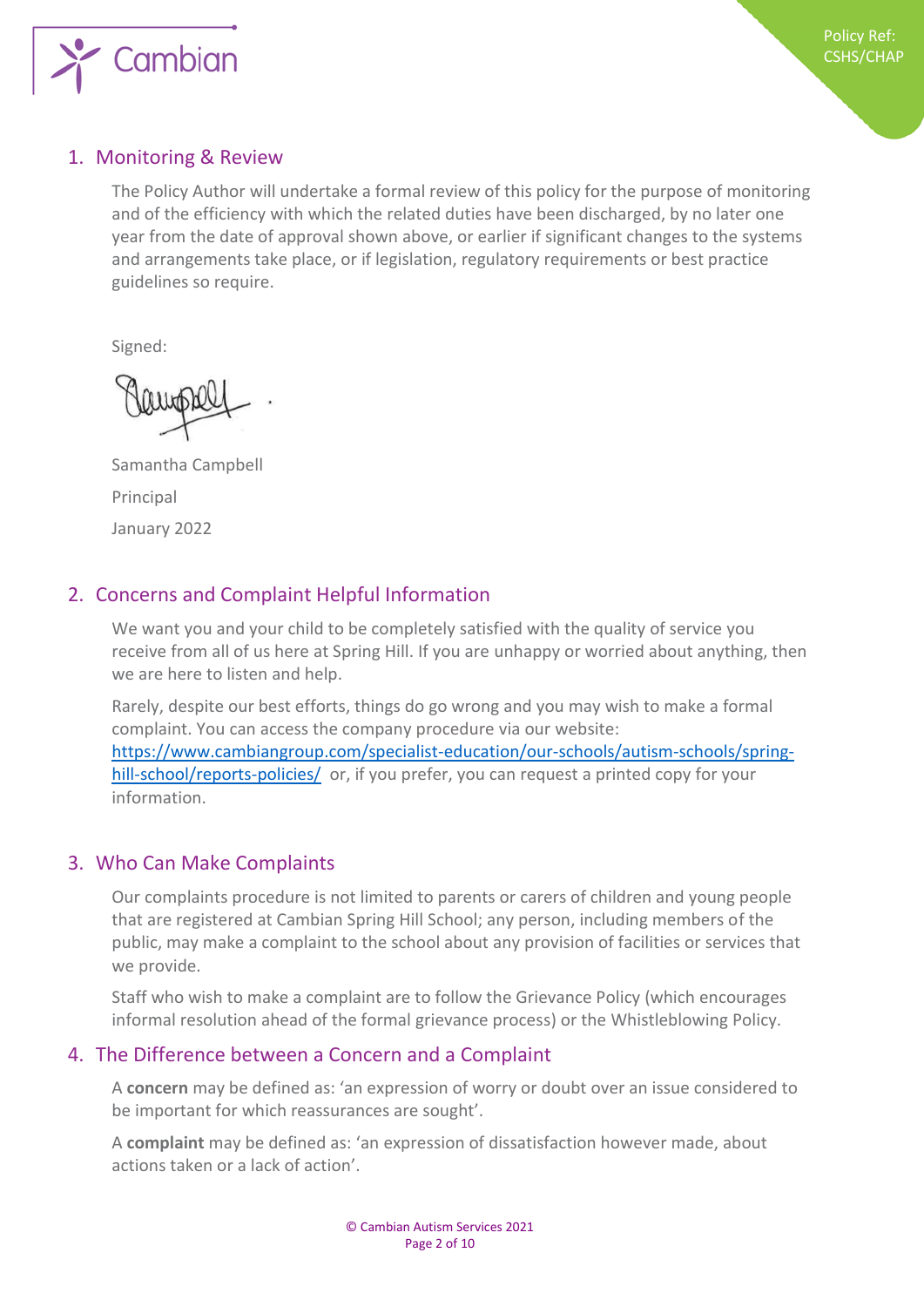

It is in everyone's interest that concerns and complaints are resolved at the earliest possible stage. There is a useful flowchart, on Page 8, to help guide you with any questions, concerns or complaints you may have. If you have difficulty discussing a concern with a particular member of staff, we will respect your views. In such cases, Samantha Campbell, Principal, will refer you to an appropriate member of the Education team so that you can discuss your concerns. However, it may be that you prefer the matter to be managed directly by the Principal, Samantha Campbell.

Policy Ref: CSHS/CHAP

Many issues can be resolved informally, without the need to use the formal stages of the complaints procedure; however Cambian Spring Hill School takes concerns and complaints seriously and will make every effort to resolve matters as quickly as possible. We understand however, that there are occasions when people would like to raise their concerns formally. In this case, Cambian Spring Hill School will attempt to resolve the issue, through the stages outlined in this policy.

#### <span id="page-2-0"></span>5. How to Raise a Concern or make a Complaint

A concern or complaint can be made in person, in writing or by telephone. Concerns may be made by a third party acting on behalf of a complainant, as long as the appropriate consents have been given.

Complaints against education staff (with the exception of the Principal) should be made in the first instance, to Samantha Campbell (the Principal). To support the process, we have a standardised form available (see below); however, you may prefer to send in a letter or email. Please mark written complaints as Private and Confidential and for the attention of a named staff member.

Complainants should not approach individual governors to raise concerns or complaints. They have no power to act on an individual basis and it may also prevent them from considering complaints should they need to be involved at a later stage.

Complaints that involve or are about the Principal should be addressed to Naseem Akhtar, Regional Lead for Education via the main site office, located within the school building. Please mark envelopes as Private and Confidential.

For ease of use, a template complaint form is included in the Admissions pack with additional copies held in the school office; please ask the receptionist if you require one or a compliments form.

We will consider making reasonable adjustments, if required, to enable complainants to access and complete the complaints procedure. For instance, providing information in alternative formats, assisting complainants in raising a formal complaint or holding meetings in accessible locations.

#### <span id="page-2-1"></span>6. Anonymous Complaints

We will not normally investigate anonymous complaints. We are required to report progress updates to the complainant, which we are unable to do under such circumstances. However, if appropriate, the Principal or Regional Lead will determine whether the complaint warrants further investigation.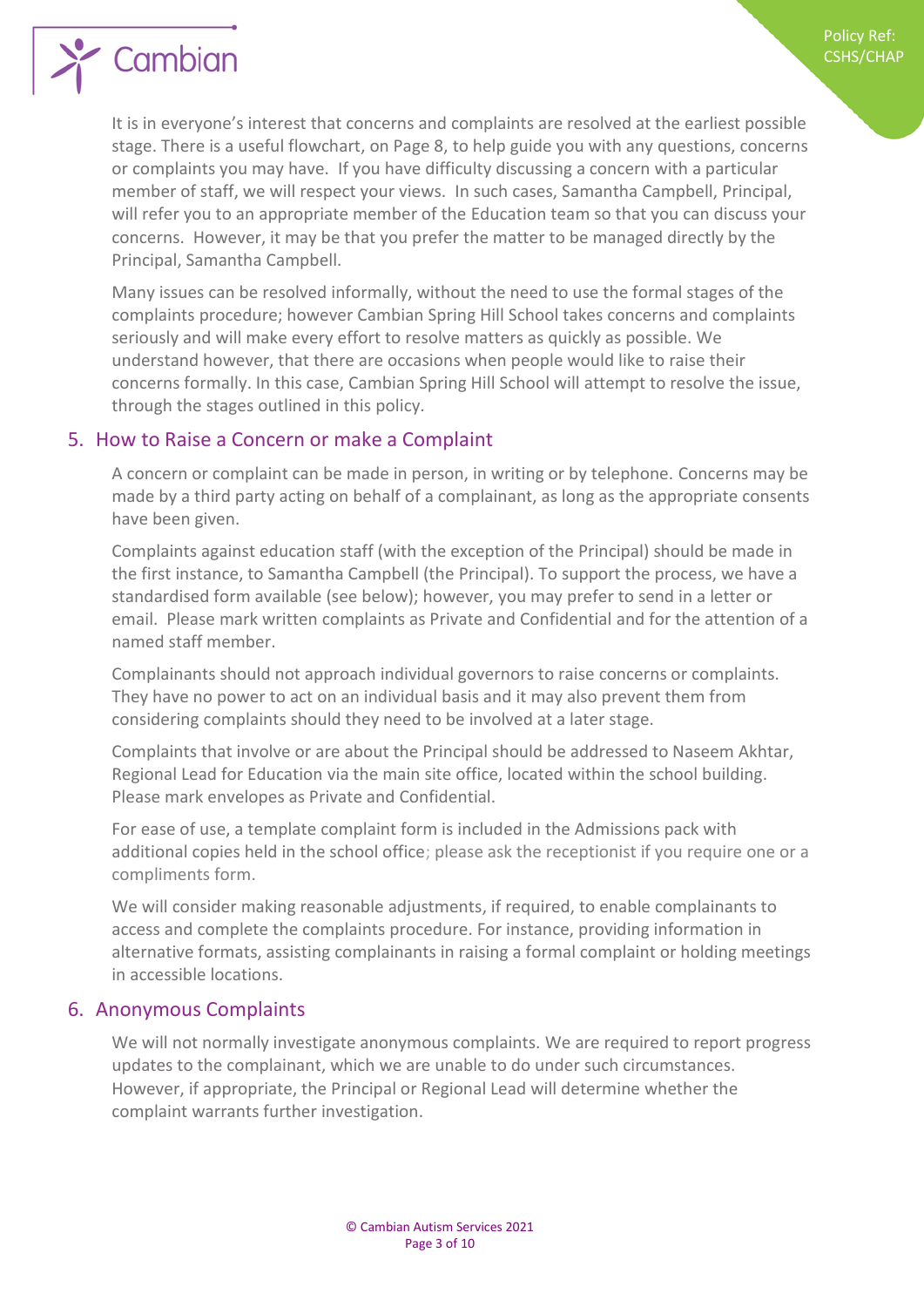

# <span id="page-3-0"></span>7. Timescales

You must raise the complaint within three months of the alleged incident or, where a series of associated incidents have occurred within three months of the last of these incidents. We will consider complaints made outside of this time frame if exceptional circumstances apply.

Complaints will be considered and resolved, as quickly, and efficiently as possible. As each complaint will require bespoke management, we will have realistic time limits for each action within each stage; these will be shared with you throughout the process. Rigid timeframes, set at the beginning of the process may not be practical; each case will be managed uniquely and within realistic timeframes. However, where further investigations are necessary, revised time limits may need to be set. The complainant will be sent details of the new deadline and an explanation for the delay. Changes will be recorded on the Complaints Tracker.

### <span id="page-3-1"></span>8. Complaints Received Outside of Term Time

We will consider complaints made outside of term time to have been received on the first school day **after** the holiday period.

It is important to note that if other bodies are investigating aspects of the complaint, for example the police, local authority (LA) safeguarding teams or Tribunals, this may impact on our ability to adhere to the timescales within Cambian's Complaints Policy or result in the procedure being suspended until those public bodies have completed their investigations.

### <span id="page-3-2"></span>9. Scope of Complaints Procedure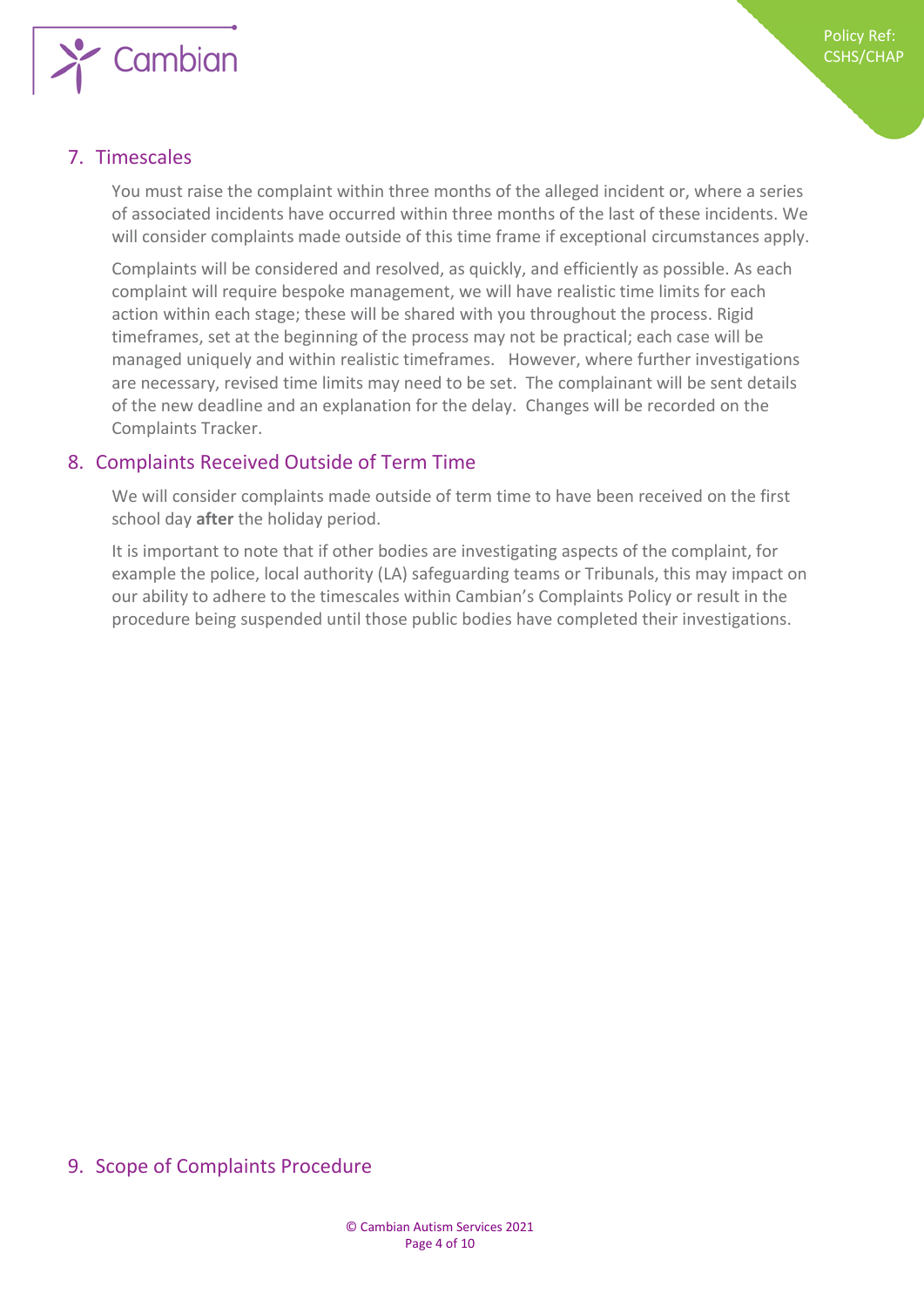

This procedure covers all complaints relating to the provision of services delivered by the school, other than complaints that are dealt with under other statutory procedures, including those listed below:

Policy Ref: CSHS/CHAP

| <b>Exceptions</b>                                                             | <b>Who to Contact</b>                                                                                                                                                                                                   |
|-------------------------------------------------------------------------------|-------------------------------------------------------------------------------------------------------------------------------------------------------------------------------------------------------------------------|
| Concerns regarding admissions<br>or initial assessments prior to<br>admission | Gillian Linfoot<br>Gillian.linfoot@cambiangroup.com                                                                                                                                                                     |
| Matters likely to require a<br>safeguarding investigation                     | Complaints regarding specific safeguarding concerns are<br>managed under our Child Protection and Safeguarding<br>Policy and in accordance with statutory guidance.                                                     |
|                                                                               | If you have serious concerns, you may want to discuss<br>these directly with our Regional Lead for Education,<br>Naseem Akhtar (Naseem.akhtar@cambiangroup.com)<br>or talk to your child's social worker if appropriate |
| <b>Exclusion from school</b>                                                  | Further information about raising concerns regarding<br>exclusion can be found at: www.gov.uk/school-<br>discipline-exclusions/exclusions                                                                               |
|                                                                               | Complaints about the application of the Behaviour<br>Policy are made via our complaints procedure                                                                                                                       |
| Whistleblowing                                                                | We have an internal whistleblowing procedure for all of<br>our employees to include temporary staff and<br>contractors.                                                                                                 |
| <b>Staff Grievances</b>                                                       | Complaints from staff will be managed under Cambian's<br><b>Grievance Policy</b>                                                                                                                                        |
| <b>Staff Conduct</b>                                                          | Complaints about staff will be dealt with under<br>Cambian's Disciplinary Policy and procedures, if<br>appropriate                                                                                                      |
|                                                                               | Complainants will not be informed of any disciplinary<br>action taken against a staff member as a result of a<br>complaint. However, the complainant will be notified if<br>the matter is being addressed.              |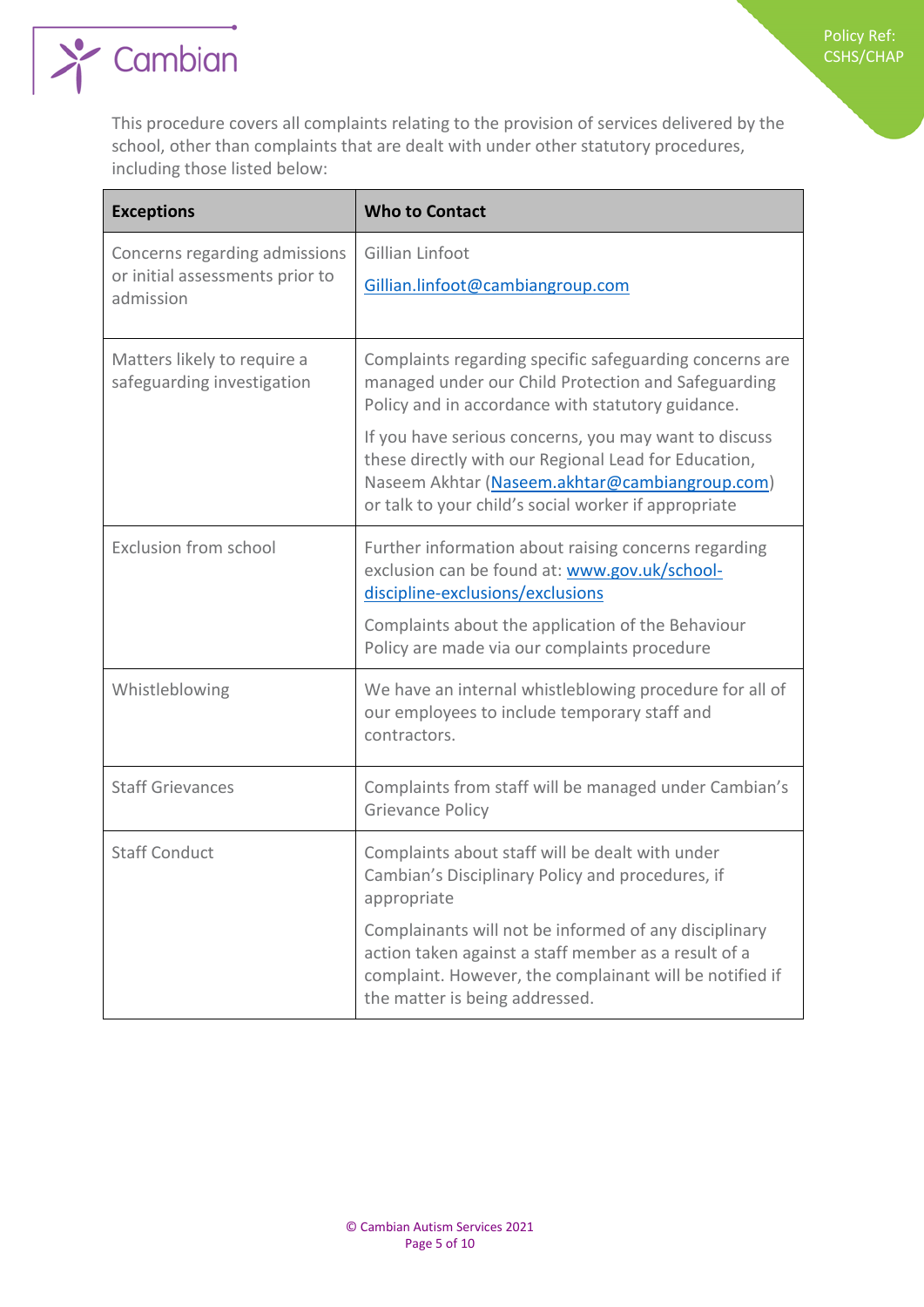# <span id="page-5-0"></span>10.Managing Serial and Unreasonable Complaints

 $\sum$  Cambian

Cambian Spring Hill School is committed to dealing with all complaints fairly and impartially and to providing a high-quality service to those who complain; we will not normally limit the contact complainants have with our school. However, we do not expect our staff to have to tolerate unacceptable behaviour and will act to protect staff from such behaviour, including that which is verbally or physically abusive, offensive or threatening.

Cambian Spring Hill School defines unreasonable behaviour as that which hinders our consideration of complaints because of the frequency or nature of the complainant's contact with the school, such as, if the complainant:

- refuses to articulate their complaint or specify the grounds of a complaint or the outcomes sought by raising the complaint, despite offers of assistance
- refuses to co-operate with the complaint's investigation process
- refuses to accept that certain issues are not within the scope of the complaint's procedure
- insists on the complaint being dealt with in ways which are incompatible with the complaint's procedure or in line with good practice
- introduces trivial or irrelevant information which they expect to be taken into account and commented on
- raises large numbers of detailed but unimportant questions, and insists they are fully answered, often immediately and to their own timescales
- makes unjustified complaints about staff who are trying to deal with the issues, and seeks to have them replaced
- changes the basis of the complaint as the investigation proceeds
- repeatedly makes the same complaint (despite previous investigations or responses concluding that the complaint is groundless or has been addressed)
- refuses to accept the findings of the investigation into that complaint where the school's complaint procedure has been fully and properly implemented and completed
- seeks an unrealistic outcome
- makes excessive demands on school time by frequent, lengthy and complicated contact with staff regarding the complaint in person, in writing, by email and by telephone while the complaint is being dealt with
- makes direct and frequent contact with staff outside of school hours and expects an immediate response
- uses threats to intimidate
- uses abusive, offensive or discriminatory language or violence
- knowingly provides falsified information
- publishes unacceptable information on social media or other public forums.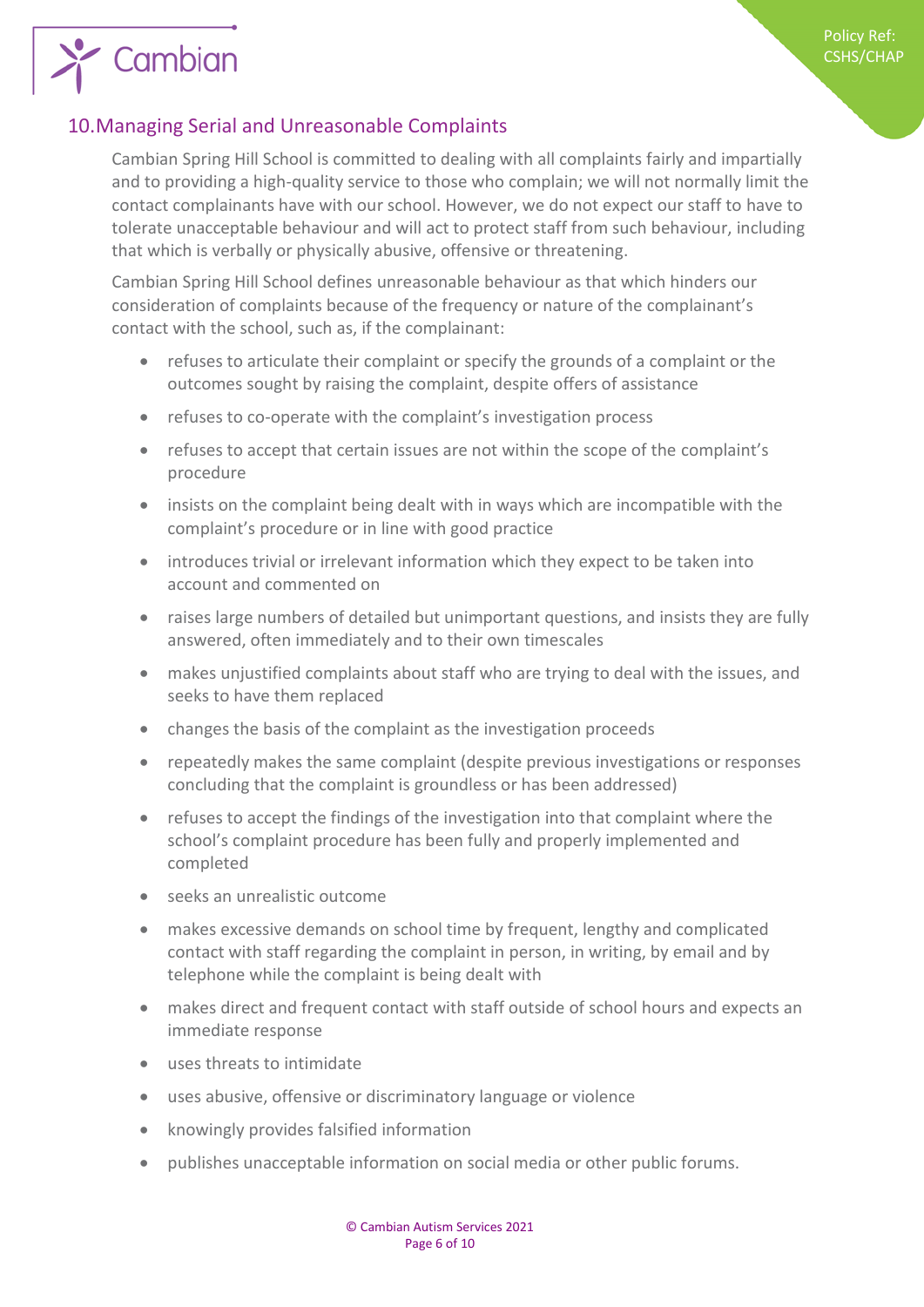

# Cambian

Complainants should try to limit their communication with the school whilst the complaint is being progressed. It is not helpful if repeated correspondence is sent (either by letter, phone, email or text), as it could delay the outcome being reached.

Whenever possible, the Principal or Regional Lead for Education will discuss any concerns with the complainant informally before applying an 'unreasonable' marking.

If unreasonable behaviour and/or expectations continue, the Principal will write to the complainant explaining that their behaviour is unreasonable and respectfully ask them to reconsider their approach. For complainants who excessively contact Spring Hill School causing a significant level of disruption, we may specify methods of communication and limit the number of contacts in a communication plan; this will be reviewed after six months and the outcome shared to the complainant via letter.

In response to any serious incident of aggression or violence, we will immediately inform the police and communicate our actions in writing. This may include barring an individual from Spring Hill School and further information regarding our expectations with respect to parent/carer and visitor behaviour can be accessed via our Parent/Carer and Visitor Code of Conduct.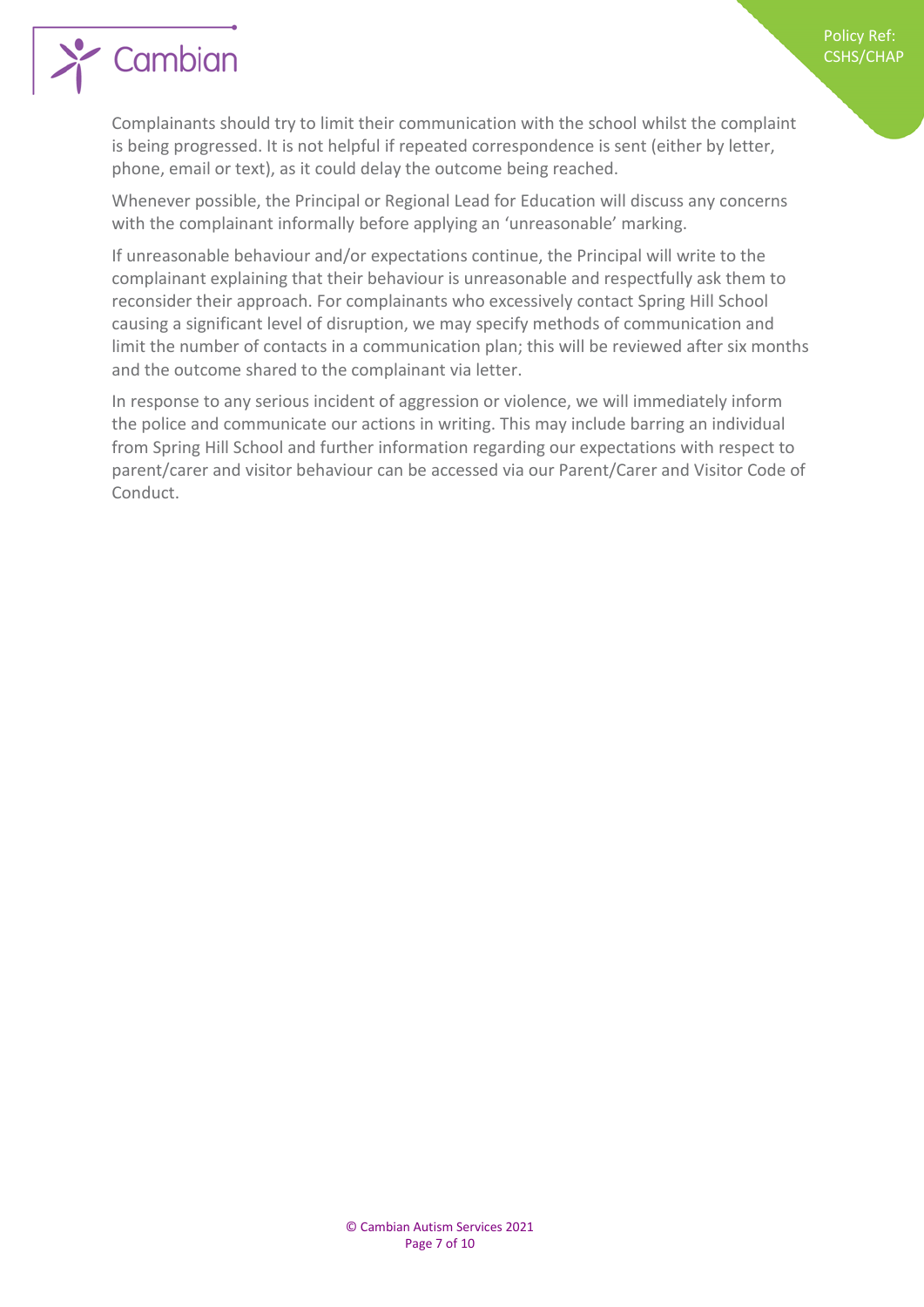

# <span id="page-7-0"></span>11.Appendix A – Complaints Flowchart

 $\sum$  Cambian

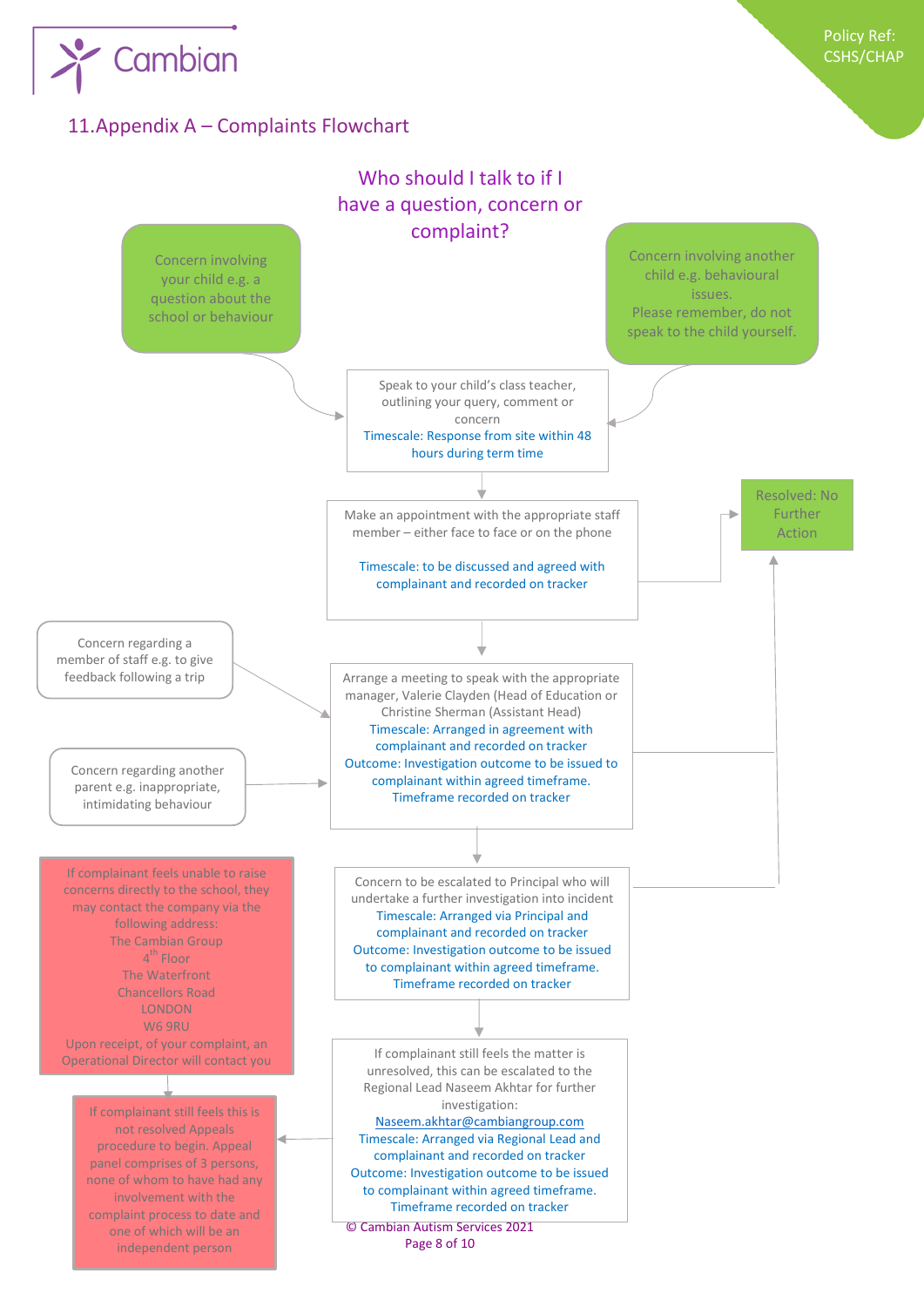

# <span id="page-8-0"></span>12.Appendix B – Complaint Form

Please complete and return to a named staff member, marking your envelope PRIVATE & CONFIDENTIAL, who will acknowledge receipt and explain what action will be taken.

| Your name:                                                                                                          |
|---------------------------------------------------------------------------------------------------------------------|
| Child's name (if relevant):                                                                                         |
| Your relationship to the child (if relevant):                                                                       |
| Address:                                                                                                            |
|                                                                                                                     |
|                                                                                                                     |
| Postcode:                                                                                                           |
| Day time telephone number:                                                                                          |
| Evening telephone number:                                                                                           |
| Please give details of your complaint, including whether you have already spoken to anybody at the school about it. |
|                                                                                                                     |
|                                                                                                                     |
|                                                                                                                     |
|                                                                                                                     |
| What actions do you feel might resolve the problem at this stage?                                                   |
|                                                                                                                     |
|                                                                                                                     |
|                                                                                                                     |
|                                                                                                                     |
|                                                                                                                     |
| Are you attaching any paperwork? If so, please give details.                                                        |
|                                                                                                                     |
|                                                                                                                     |
|                                                                                                                     |
|                                                                                                                     |
| Signature:                                                                                                          |
| Date:                                                                                                               |
|                                                                                                                     |